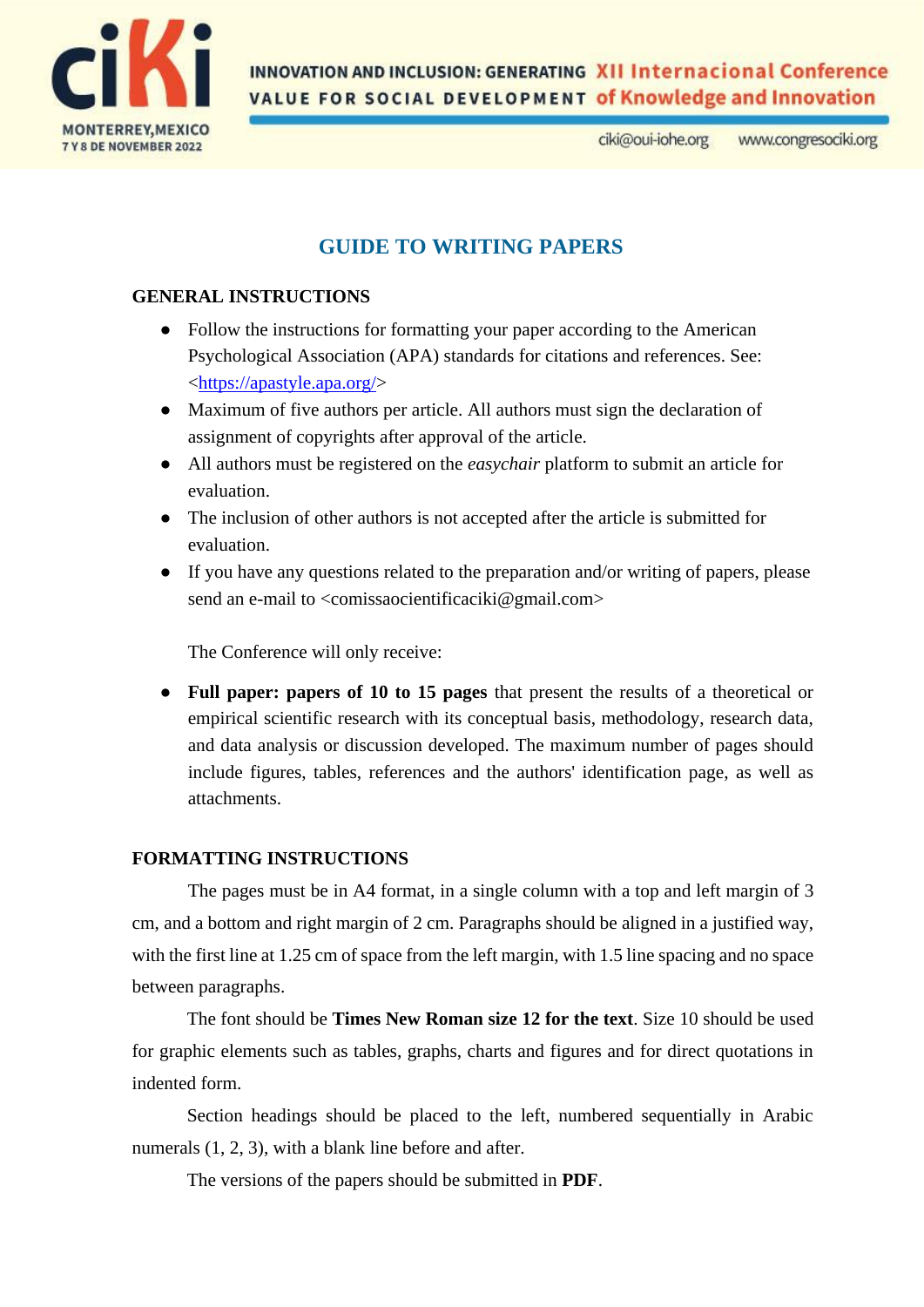# **TITLE SHOULD BE IN TIMES NEW ROMAN, BOLD, SIZE 12 WITH CAPITAL LETTERS AND 1.5 LINE SPACING**

Names of authors, as indicated below. **ONLY FOR THE FINAL VERSION, AFTER** THE PAPER HAS BEEN APPROVED BY THE REVIEWERS.. **Author A<sup>1</sup>** ;

**Author B<sup>2</sup>** ; **Author C<sup>3</sup>** ; **Author D<sup>4</sup>** ; **Author E<sup>5</sup>**

The names of the authors, A MAXIMUM OF FIVE AUTHORS, should be presented in Times New Roman, bold, size 12, and centered. It is also necessary to have 12-point paragraph spacing before and after, and single line spacing.

For each name, a footnote should be created with information on the program, university or company, city (country), ORCID and e-mail address. The footnote should be in Times New Roman, size 10, justified, with a single space between lines.

## SUMMARY AND ABSTRACT

The summary and the *abstract* should be placed right after the authors' names, respecting the spacing. Articles written in Portuguese or Spanish must present first the summary and then the abstract. The summary and *abstract* should not exceed 10 lines each

<sup>1</sup> Name of the program - name of the University (acronym) City - Country. ORCID: https://orcid.org/xxxxxxxx-xxxx-xxxx. e-mail[: author1@xxxx.yy](mailto:author1@xxxx.yy)

<sup>2</sup> Name of the program - name of the University (acronym) City - Country. ORCID: https://orcid.org/xxxxxxxx-xxxx-xxxx. e-mail[: author2@xxxx.yy](mailto:author2@xxxx.yy)

<sup>3</sup> Name of the program - name of the University (acronym) City - Country. ORCID: https://orcid.org/xxxxxxxx-xxxx-xxxx. e-mail[: author3@xxxx.yy](mailto:author3@xxxx.yy)

<sup>4</sup> Name of the program - name of the University (acronym) City - Country. ORCID: https://orcid.org/xxxxxxxx-xxxx-xxxx. e-mail[: author4@xxxx.yy](mailto:author4@xxxx.yy)

<sup>5</sup> Name of the program - name of the University (acronym) City - Country. ORCID: https://orcid.org/xxxxxxxx-xxxx-xxxx. e-mail[: author5@xxxx.yy](mailto:author5@xxxx.yy)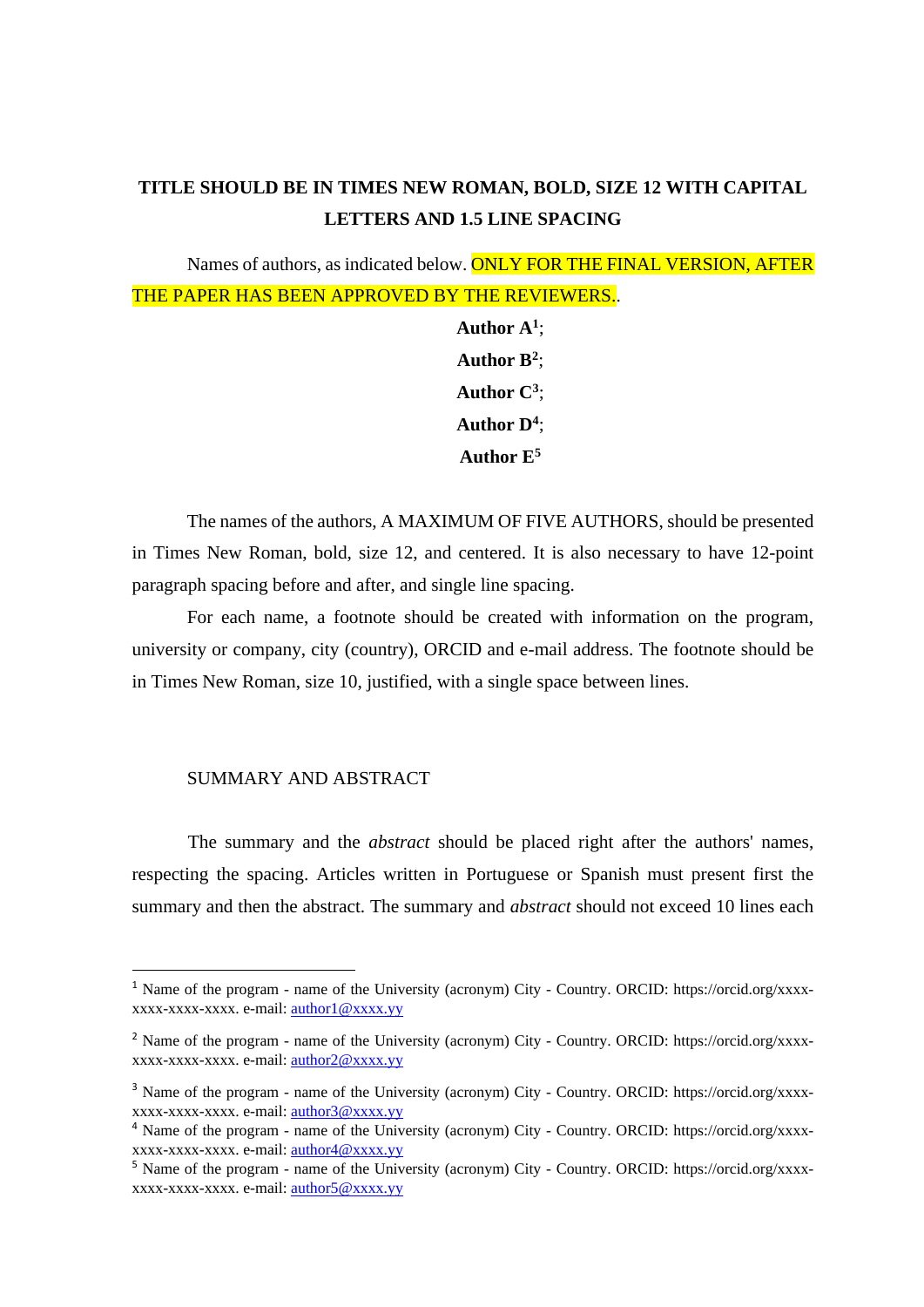and should be presented in Times New Roman, size 12, in italics, justified, with 6-point paragraph spaces before and after, and single line spaced. There must be a blank line between the summary and the abstract.

Words *Abstract* and **Summary** should be in bold. *Keywords* should be in italics, separated by (;) and with a maximum of five *keywords*.

*Abstract: author's text. Maximum 10 lines.*

*Keywords: scientific paper; ciKi; methodology; norms; paper model (maximum five).*

## **1 PRIMARY SECTION**

The primary section should be in Times New Roman font, size 12, bold, and in capital letters. Between the beginning and the end of each section, there should be a blank line. Author's text.

## 1.1 SECONDARY SECTION

The secondary section should be in Times New Roman font, size 12, in capitals, and not bold.

Author's text.

#### **1.1.1 Tertiary section**

The tertiary section should be in Times New Roman font, size 12, bold, with the first letter capitalized.

Author's text.

The title of the REFERENCES section should be centred, in bold, in capital letters, and unnumbered. Papers should be sent in PDF format to guarantee their original format.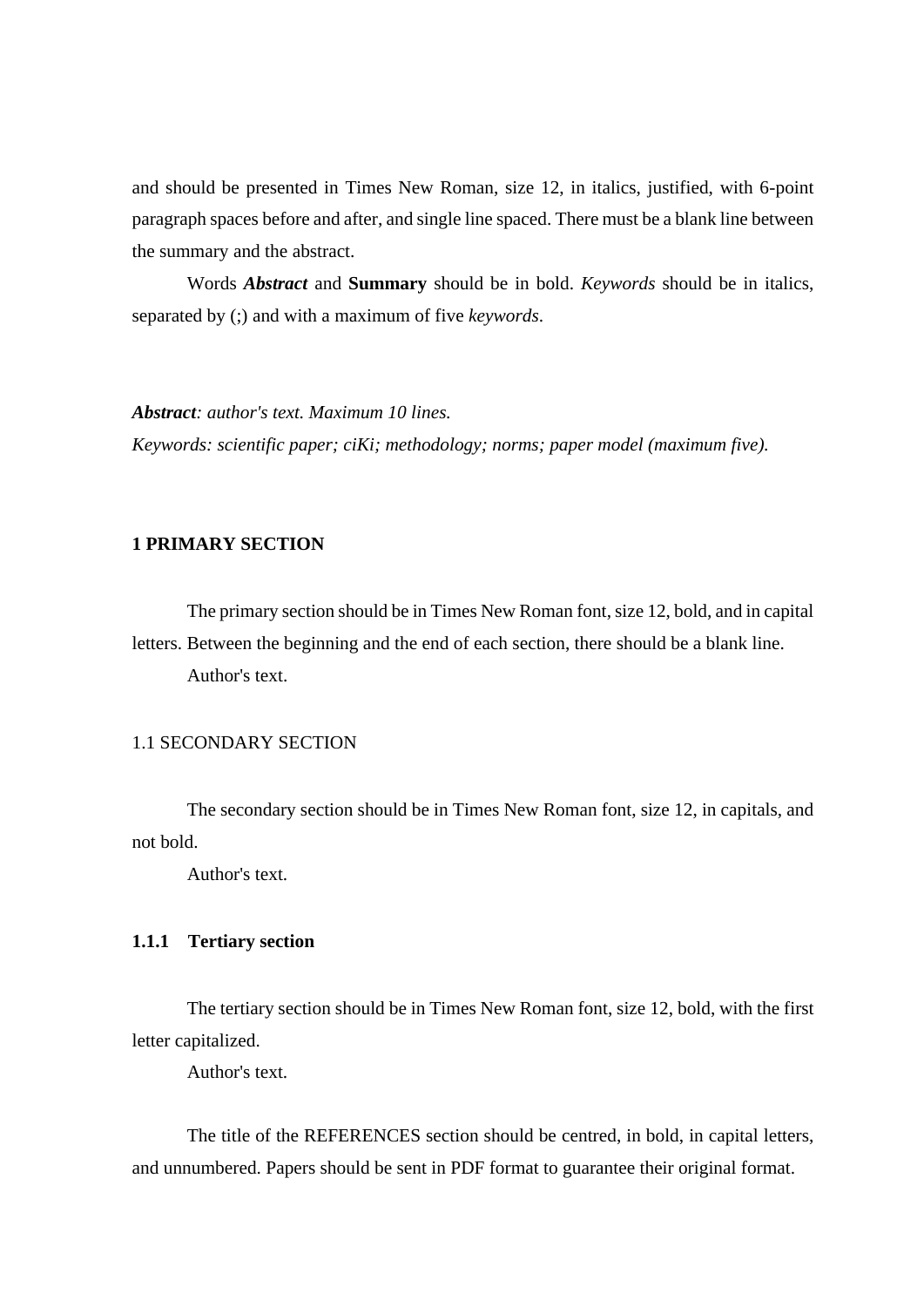#### 1.2 GRAPHIC ELEMENTS

When graphic elements such as tables, graphs, charts, and figures (in black and white or colour) are used, they should be included in the main document in the sequence in which they appear in the text, always centred and written in size 10. The title should be centred and in size 10, and the typeface should be justified, as shown below. There must be a blank line between the text and the table, graph, chart or figure.

|              | Column 1 | Column <sub>2</sub> | Column 3 |
|--------------|----------|---------------------|----------|
| Line 1       | 1        | 2222                | 3333     |
| Line 2       | 1        | 2222                | 3333     |
| Line 3       | 1        | 2222                | 3333     |
| <b>Total</b> | 3        | 6666                | 9999     |

| Table 1- Table name |  |  |  |  |
|---------------------|--|--|--|--|
|---------------------|--|--|--|--|

Font: ciKi's Template (2019)

Figure 1 – ciKi Logo



Font: ciKi's Template (2019)